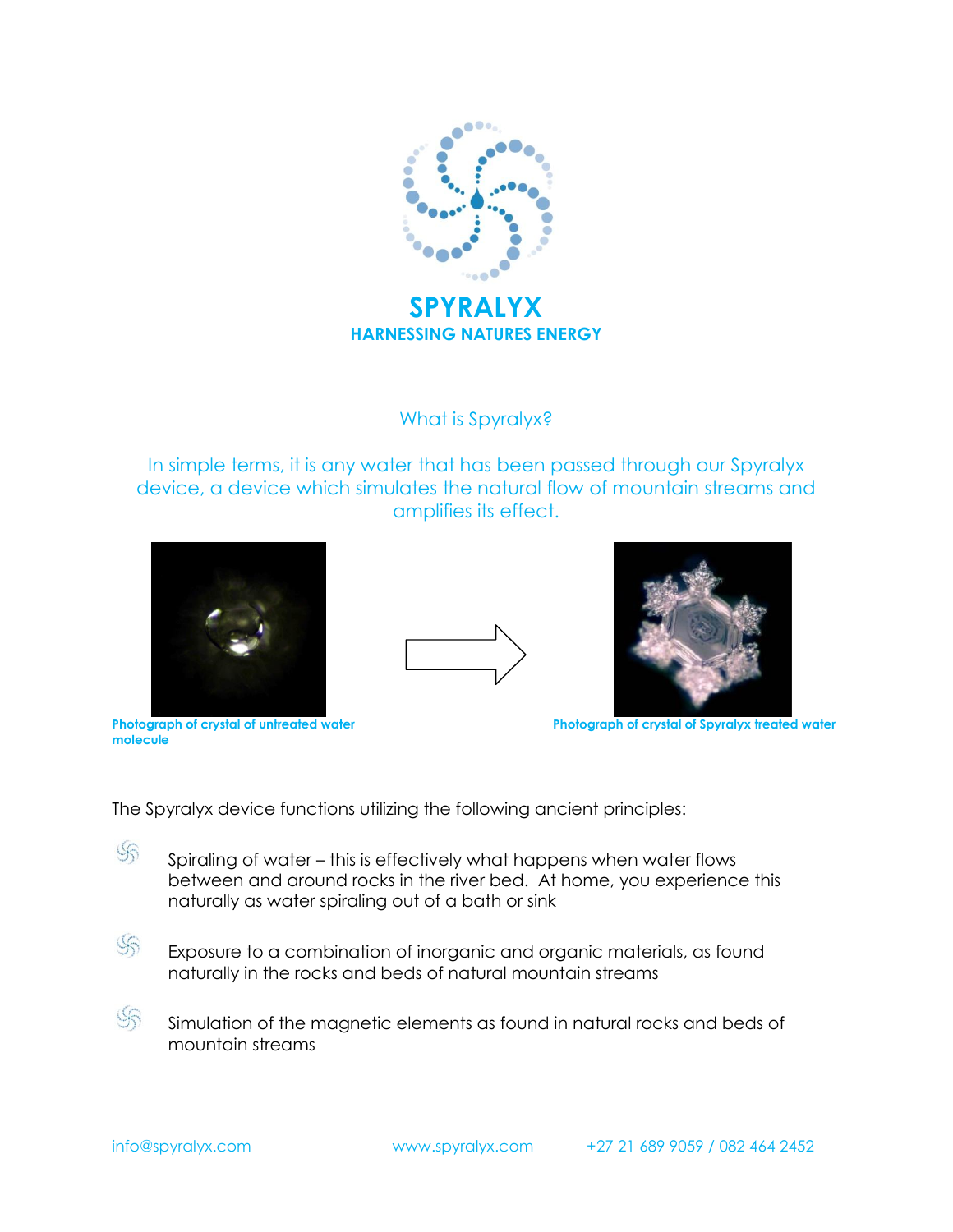How does this device change the water? Some of the more obvious effects are:

- $\mathcal{S}_{\Omega}$ Significant softening of water - normally this is achieved using harsh chemical additives which in turn bring their own costs and complications. With Spyralyx this is no longer necessary. What are further benefits of soft water?
	- Reduction and reversal of scaling of plumbing pipes, geysers and boilers. Their increased lifespan automatically reduces costs and downtime
	- Significant increase in the water's detergent/cleaning effects on all surfaces. This makes cleaning more effective and reduces detergent usage
	- The elimination and reversal of porcelain staining in both industrial and home applications
- $\mathcal{S}_{\mathbb{R}}$ Reduction if not elimination of various contaminants of water
	- Chlorine is reduced significantly. This has obvious health benefits, and the list is vast
	- Heavy metals are reduced, an obvious health issue
	- Disinfects water of pathogens to varying degrees, a bonus in circumstances where the municipal supply is contaminated
	- A reduction in the acidity levels of water i.e. raises the pH to varying degrees
- $\mathbb{S}_{\mathbb{D}}$ Treated water retains heat 10 to 15 % longer
- $\mathcal{S}$ Dramatic improvement in the taste of water
- $\mathcal{S}$ Health benefits
	- It has been found that this treated water has anti-inflammatory effects. Quite a claim, but it has been seen to be particularly helpful to people with inflammatory conditions such as arthritis, eczema, psoriasis, burns, skin allergies and asthma
	- A marked improvement in stamina and 'energy' levels